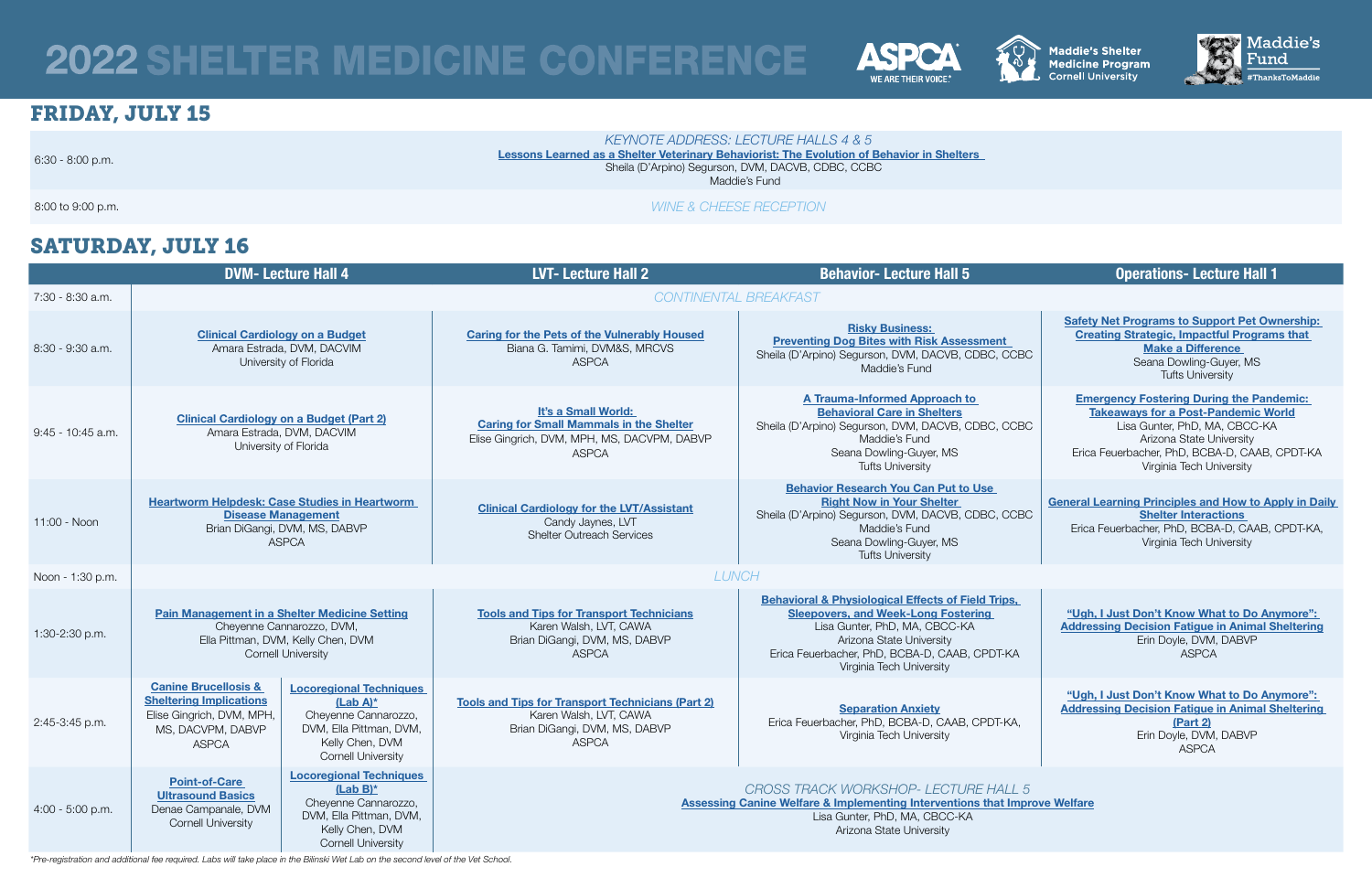# <span id="page-1-0"></span>2022 SHELTER MEDICINE CONFERENCE



# SUNDAY, JULY 17

*CROSS TRACK WORKSHOP- LECTURE HALL 5* es the Science Say? State University

ough Choices: Thinking about the Shelter's Role in [Antimicrobial Stewardship](#page-10-2)  Elizabeth Berliner, DVM, DABVP Cornell University

**Instate the Modeling of Free-Roaming Cat Management to the** [Real World: Strategic Trap-Neuter-Return](#page-11-1)  Margaret Slater, DVM, PhD ASPCA

onceptions That Can Limit Access to Veterinary Care: [Looking Behind the Curtain](#page-12-0) Margaret Slater, DVM, PhD ASPCA

|                     | <b>DVM-Lecture Hall 4</b>                                                                                                                                                                            | <b>Behavior-Lecture Hall 5</b>                                                                                                                                                                                                                     |                    |  |
|---------------------|------------------------------------------------------------------------------------------------------------------------------------------------------------------------------------------------------|----------------------------------------------------------------------------------------------------------------------------------------------------------------------------------------------------------------------------------------------------|--------------------|--|
| 7:30 - 8:30 a.m.    |                                                                                                                                                                                                      | <b>CONTINENTAL BREAKFAST</b>                                                                                                                                                                                                                       |                    |  |
| 8:30 - 9:30 a.m.    | <b>Principles of Wound Management</b><br>Dan Lopez, DVM, DACVS<br><b>Cornell University</b>                                                                                                          | <b>CROSS TRACK WORKSHOP- LECTU</b><br><b>Behavior Assessments in the Shelter: What Doo</b><br>Lisa Gunter, PhD, MA, CBCC-KA, Arizona 9                                                                                                             |                    |  |
| $9:45 - 10:45$ a.m. | <b>Advanced Surgical Reconstruction Techniques</b><br>Dan Lopez, DVM, DACVS<br><b>Cornell University</b>                                                                                             | <b>Canine Enrichment in the Shelter:</b><br><b>Implementing Evidence-Based Best Practices</b><br>Lisa Gunter, PhD, MA, CBCC-KA<br>Arizona State University<br>Erica Feuerbacher, PhD, BCBA-D, CAAB, CPDT-KA<br>Virginia Tech University            | $\mathbf{I}$       |  |
| 11:00 - Noon        | New and Noteworthy: Highlights from the Past Year's Publications<br>Stephanie Janeczko, DVM, MS, DABVP, CAWA<br><b>ASPCA</b><br>Lena DeTar, DVM, DABVP, DACVPM<br><b>Cornell University</b>          | <b>Behavior Case Studies</b><br>Rebecca Lohnes, MS, CDBC, CCBC<br>Alex Ferrente, CPDT-KA<br>Young Lion Training & Behavior, LLC                                                                                                                    | <b>How to Tran</b> |  |
| Noon- 1:00 p.m.     |                                                                                                                                                                                                      | <b>LUNCH</b>                                                                                                                                                                                                                                       |                    |  |
| $1:00 - 2:00$ p.m.  | New and Noteworthy: Highlights from the Past Year's Publications (Part 2)<br>Stephanie Janeczko, DVM, MS, DABVP, CAWA<br><b>ASPCA</b><br>Lena DeTar, DVM, DABVP, DACVPM<br><b>Cornell University</b> | <b>Behavior Case Studies (Part 2)</b><br>Rebecca Lohnes, MS, CDBC, CCBC<br>Alex Ferrente, CPDT-KA<br>Young Lion Training & Behavior, LLC                                                                                                           | <b>Prec</b>        |  |
| 2:15 - 4:30 p.m.    |                                                                                                                                                                                                      | CROSS TRACK WORKSHOP- LECTURE HALLS 4 & 5<br><b>Balancing Medical and Behavioral Well-Being in Shelter Animals</b><br>Erin Doyle, DVM, DABVP<br>Melanie Benetato, VMD, MS<br>Sydney Bartson Queen, CPDT-KA<br>Rachel Maso, CPDT-KA<br><b>ASPCA</b> |                    |  |

- This program has been approved for 38 hours of continuing education credit in jurisdictions that recognize RACE approval, with 13.25 hours available to an individual attendee.
- *• The ASPCA is also approved as a New York State sponsor of continuing education (NYSED) for veterinarians and veterinary technicians.*
- *• The ASPCA is an approved provider of content that enhances professional competence and aligns with the 5 domains of the CAWA Exam specifications.*
- *• The conference has been approved by IAABC & CCPDT.*





# **Operations- Lecture Hall 1**

#### CONTINUING EDUCATION: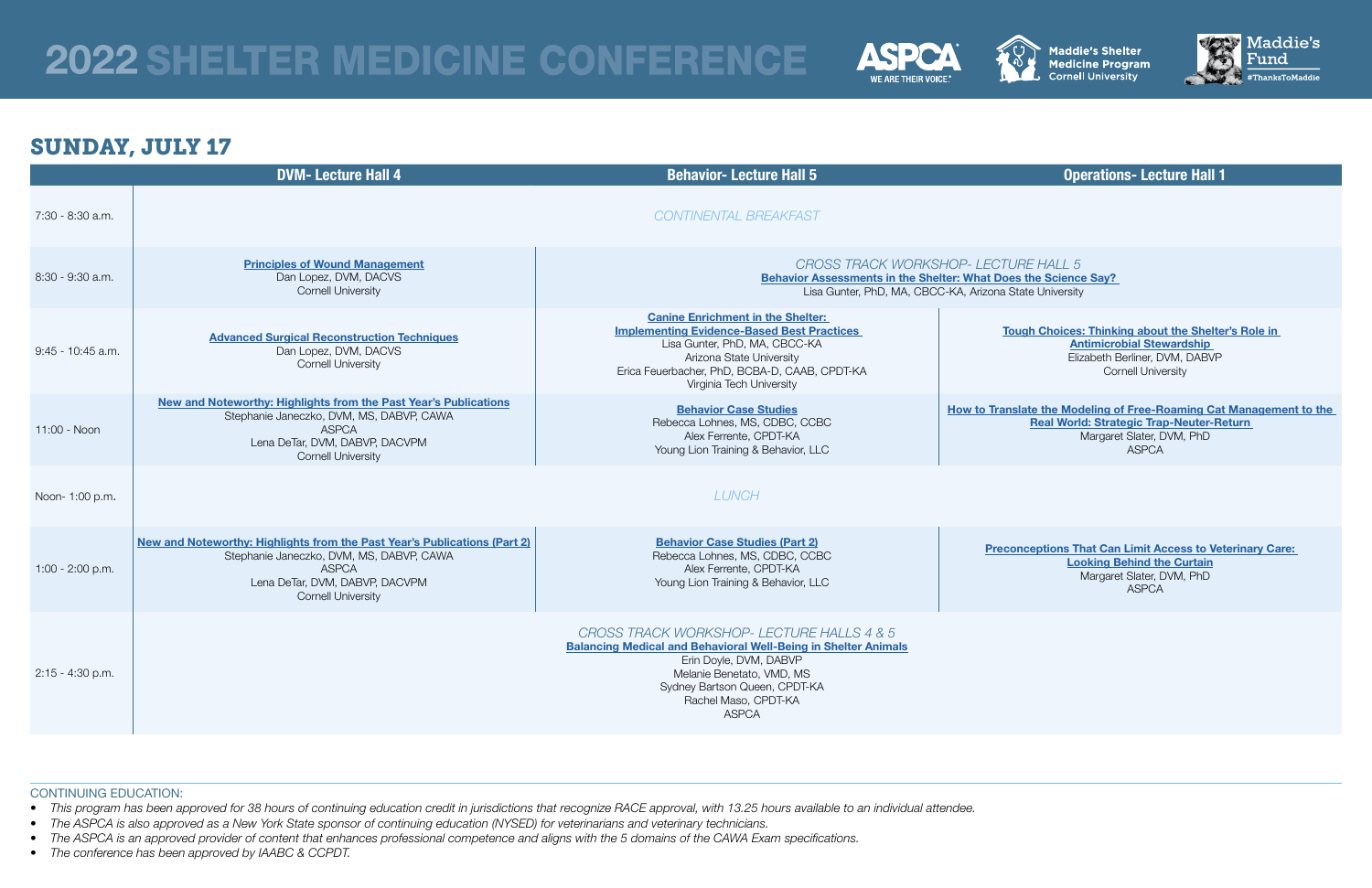

# FRIDAY, JULY 15

# 6:30 p.m. to 8:00 p.m.

# <span id="page-2-0"></span>CROSS TRACK KEYNOTE ADDRESS: LESSONS LEARNED AS A SHELTER VETERINARY BEHAVIORIST: THE EVOLUTION OF BEHAVIOR IN SHELTERS

*Sheila (D'Arpino) Segurson, DVM, DACVB, CDBC, CCBC, Maddie's Fund*

Animal shelters have been housing animals for over 100 years. Supporting the behavioral health of our canine and feline companions in the shelter environment is something that has been, is and will always be a challenge. In addition, many of us are overwhelmed by the sheer number of animals (especially big dogs) in our care. How do we do our best to help animals while also protecting public safety? During this session, you'll learn about the evolution of behavior in animal shelters. What lessons can we learn from how we did things in the past? How do we live for today and support the animals in our care? And how can we work towards a better future?

# 8:00 p.m. to 9:00 p.m.

#### WINE & CHEESE RECEPTION

Join your fellow attendees at a networking reception immediately after the Keynote Address. Enjoy light appetizers and beverages while catching up with you collegues from across the country.

#### CONTINUING EDUCATION

- This program has been approved for 38 hours of continuing education credit in jurisdictions that recognize RACE approval, with 13.25 hours available to an individual attendee.
- The ASPCA is approved as a New York State sponsor of continuing education (NYSED) for veterinarians and veterinary technicians.
- The ASPCA is an approved provider of content that enhances professional competence and aligns with the 5 domains of the CAWA Exam specifications.
- The conference has been approved by IAABC and CCPDT.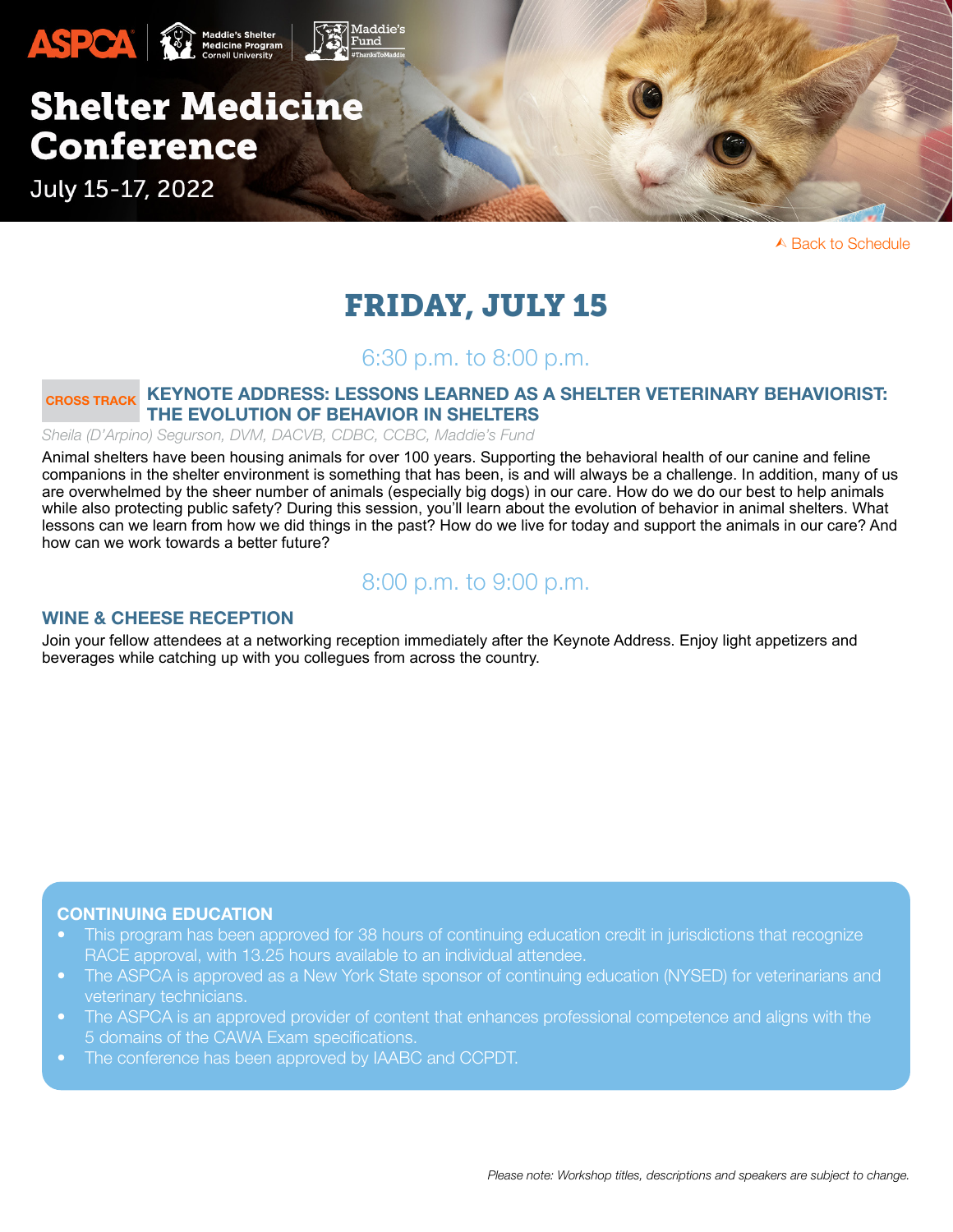

# SATURDAY, JULY 16

# 8:30 AM-9:30 AM

# <span id="page-3-0"></span>DVM TRACK CLINICAL CARDIOLOGY ON A BUDGET

*Amara H. Estrada, DVM, DACVIM (Cardiology), University of Florida*

After attending this session, attendees will be able to provide individualized management plans that prioritize diagnostic testing and therapies for the most common types of heart disease seen in general practice.

# <span id="page-3-1"></span>LVT TRACK CARING FOR THE PETS OF THE VULNERABLY HOUSED

#### *Biana G. Tamimi, DVM&S, MRCVS, ASPCA*

Pets have a tremendous impact on the lives of people at risk of or experiencing homelessness. They can provide companionship and a sense of responsibility and connection during a time of profound insecurity. However, pets also pose significant barriers for this already very vulnerable population. In this session we will look at the effects of pet ownership on homelessness and explore how we in animal welfare and shelters can become valuable resources that support the well-being of both the people and the animals.

### <span id="page-3-2"></span>BEH TRACK RISKY BUSINESS: PREVENTING DOG BITES WITH RISK ASSESSMENT

#### *Sheila (D'Arpino) Segurson, DVM, DACVB, CDBC, CCBC, Maddie's Fund*

You know that famous saying, 'No risk, No reward'? There's risk in almost everything we do. When it comes to animal welfare, we're fortunate that seriously aggressive behavior is rare. Even if infrequent, we hope to protect public safety by preventing animals at high risk of causing serious harm from being placed in homes. Behavior assessment tests were standard of care; however, we now know that behavior assessment tests of shelter dogs don't reliably and accurately predict the occurrence of aggressive behavior in a home environment. So how do we identify animals who are a significant public safety risk and protect the public? During this session, we'll talk about risk assessment and how animal welfare organizations can assess the risk of placing dogs into the community.

### <span id="page-3-3"></span>OPS TRACK SAFETY NET PROGRAMS TO SUPPORT PET OWNERSHIP: CREATING STRATEGIC, IMPACTFUL PROGRAMS THAT MAKE A DIFFERENCE

*Sheila (D'Arpino) Segurson, DVM, DACVB, CDBC, CCBC, Maddie's Fund Seana Dowling-Guyer, MS, Cummings School of Veterinary Medicine at Tufts University*

Programs that support pet ownership in the community not only help animals stay in homes but can improve their welfare while at home. These safety net programs can also help people and support the human-animal bond. But how best to do this? What programs will help and how do you decide which to implement at your organization? How can you tell if you are achieving your objective and making a difference? This session will include a description of common safety net programs and research into their efficacy. A strategic decision-making matrix will be shared to help organizations decide which programs to implement and how to best determine a program's outcomes. Supporting pet ownership through community programming is the future of animal sheltering; being strategic and adaptive when selecting and implementing these programs will enable your shelter to successfully achieve the goals of reducing surrenders, maximizing pet retention, improving welfare, and supporting the human-animal bond.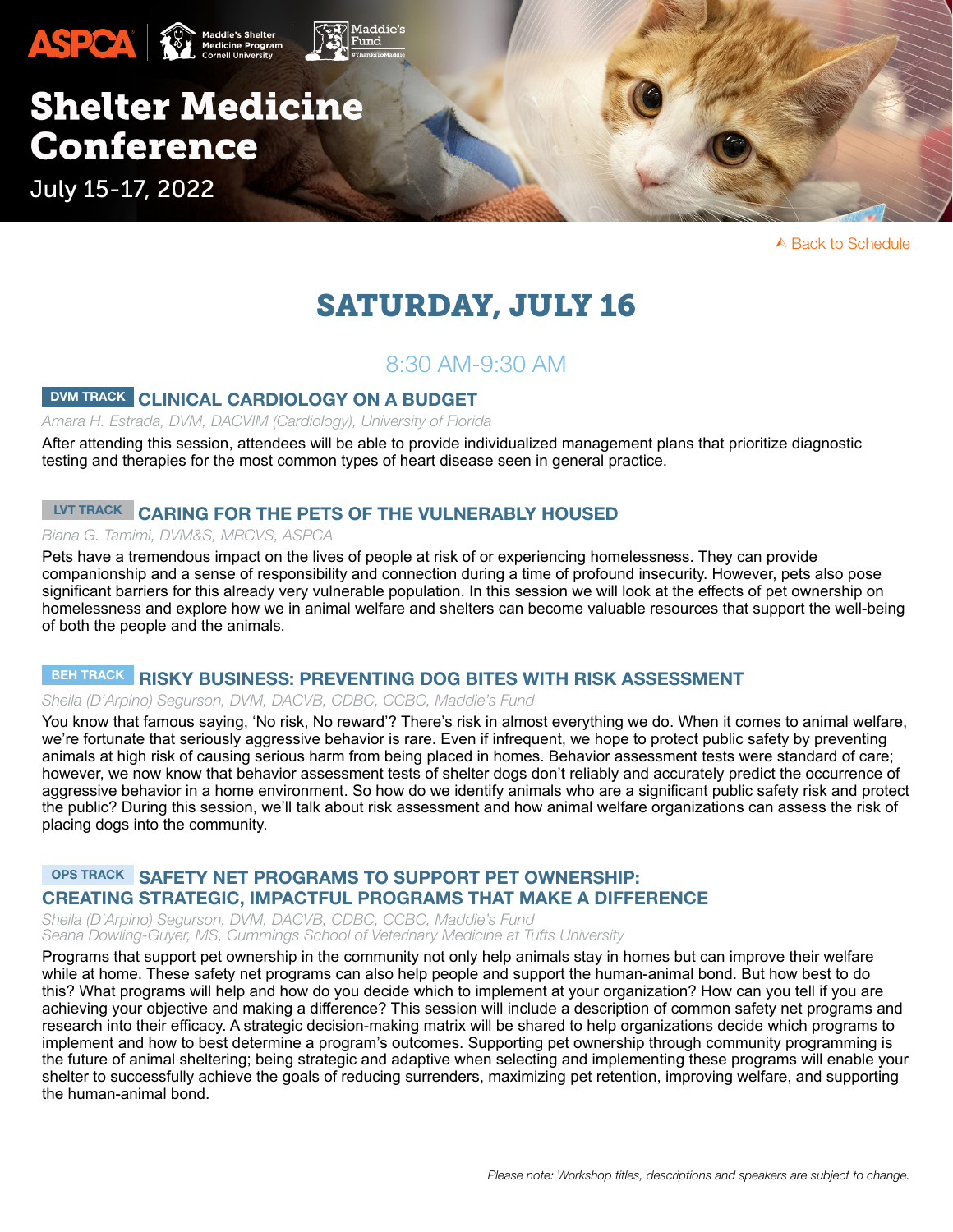

# SATURDAY, JULY 16

# 9:45 AM-10:45 AM

# DVM TRACK CLINICAL CARDIOLOGY ON A BUDGET—*PART 2*

*Amara H. Estrada, DVM, DACVIM (Cardiology), University of Florida* See [previous description.](#page-3-0)

# LUT TRACK IT'S A SMALL WORLD-CARING FOR SMALL MAMMALS IN THE SHELTER

*Elise Gingrich, DVM, MPH, MS, DACVPM, DABVP (Shelter Medicine Practice), ASPCA*

Shelters are encountering small mammals more frequently. This increased intake creates a new responsibility to care for these animals whose behavior differs vastly from those of traditional shelter animals. They may fit into smaller enclosures, but that does not mean these animals require less attention to their welfare. This session provides an overview of the normal behavior and related husbandry requirements of the small mammals most likely to be encountered in the shelter environment.

## <span id="page-4-0"></span>BEH TRACK A TRAUMA-INFORMED APPROACH TO BEHAVIORAL CARE IN SHELTERS

*Sheila (D'Arpino) Segurson, DVM, DACVB, CDBC, CCBC, Maddie's Fund*

As our communities become more informed about recognizing and responding to human trauma, there's growing interest in the impact of chronic stress and trauma on animal behavior. There's a large volume of evidence that demonstrates the negative impact of trauma on human health and welfare. While research in animals isn't focused on the concept of trauma, this session will share evidence that demonstrates the impact of stressful experiences on animal health and welfare. Acknowledgement of the role of trauma in animal behavior encourages us to be more understanding and respond more appropriately to undesirable or challenging behaviors that may be caused by trauma. This session will discuss practical ways you can prevent trauma and help animals to recover.

#### <span id="page-4-1"></span>OPS TRACK EMERGENCY FOSTERING DURING THE PANDEMIC: TAKEAWAYS FOR A POST-PANDEMIC WORLD

*Lisa Gunter, PhD, CBCC-KA, Arizona State University Erica Feuerbacher, PhD, CAAB, BCBA-D, Virginia Tech University* 

On March 11, 2020, the World Health Organization deemed the coronavirus outbreak a worldwide pandemic, and subsequently a nationwide emergency was declared in the United States. During this time, media outlets reported increased interest in foster caregiving and adoption of shelter pets. In this session, we will describe our exploration of canine foster caregiving at 19 US animal shelters during the first months of the COVID-19 pandemic. Specifically, we will focus on key takeaways for foster recruitment, trial adoption programs, caregiving practices, and behavioral support that can be utilized in our post-pandemic world.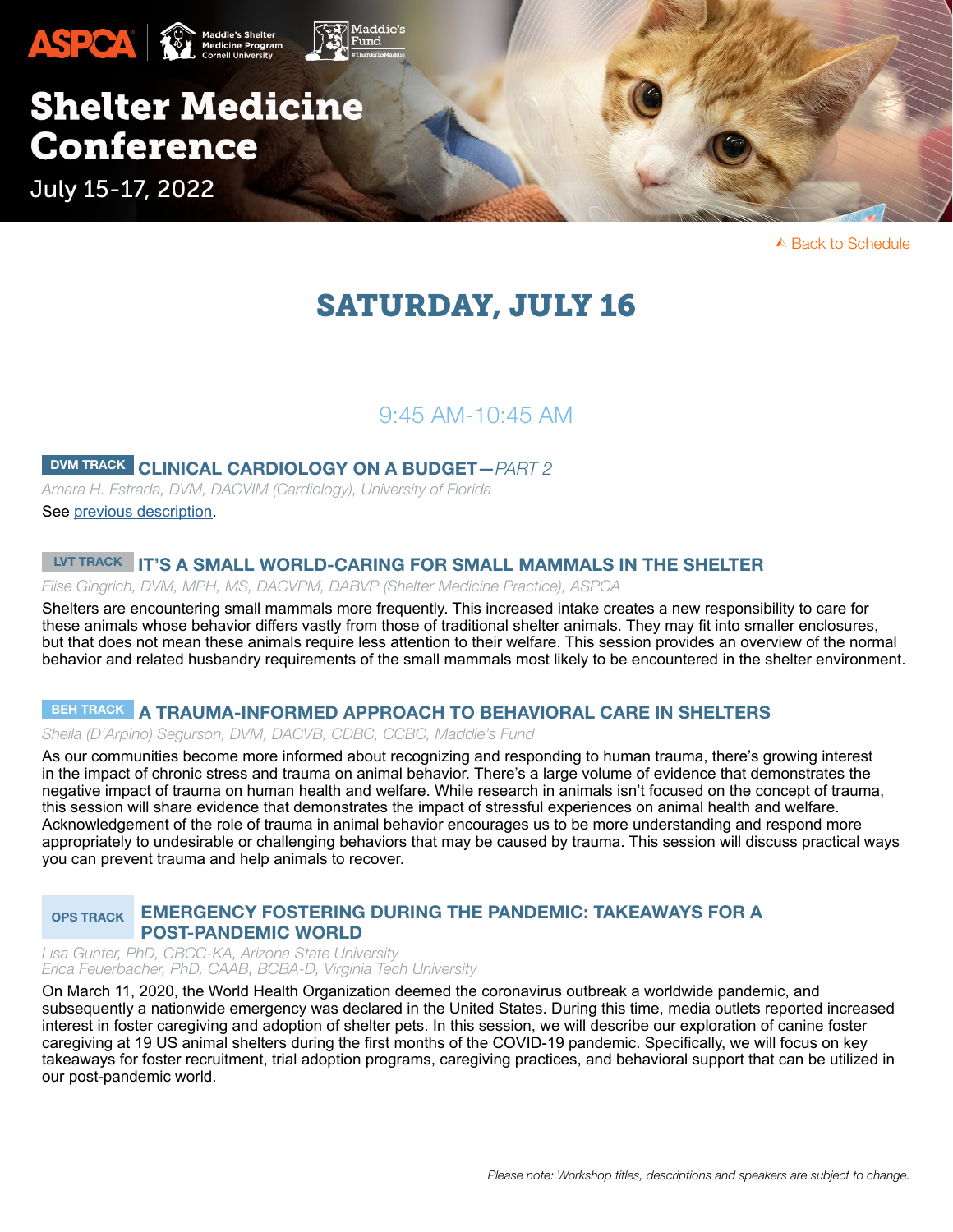

# SATURDAY, JULY 16

# 11:00 AM-Noon

### <span id="page-5-0"></span>DVM TRACK HEARTWORM HELPDESK: CASE STUDIES IN HEARTWORM DISEASE MANAGEMENT

*Brian DiGangi, DVM, MS, DABVP (Canine & Feline Practice, Shelter Medicine Practice), ASPCA*

This case-based session will explore common real-life scenarios in heartworm disease management faced by animal shelters and recent adopters.

# <span id="page-5-1"></span>LVT TRACK CLINICAL CARDIOLOGY FOR THE LVT/ASSISTANT

*Candice Jaynes, LVT, Shelter Outreach Services & Cornell University Hospital for Animals*

This session will discuss the potential of heart disease in a dog and cat and how to recognize the signs and symptoms. Attendees will also discover which breeds are predisposed to heart disease and what tools are available to diagnose and treat heart disease.

# <span id="page-5-2"></span>BEH TRACK BEHAVIOR RESEARCH YOU CAN PUT TO USE RIGHT NOW IN YOUR SHELTER

*Sheila Segurson, DVM, DACVB, Maddie's Fund*

#### *Seana Dowling-Guyer, MS, Cummings School of Veterinary Medicine at Tufts University*

Research into animal behavior has increased exponentially, particularly in the area of applied animal behavior. Although many of the behavior topics presented at this conference are supported by research findings, this lightning round of updates will focus on applied research that can be used immediately at your sheltering organization. From research to improve the welfare of animals in the shelter to decreasing lengths of stay to supporting pet ownership in the community, this session will present key findings from recent research along with caveats and critiques to help you put the research results in proper context. At the end of the session, the audience will be polled for their ideas for future research and those suggestions disseminated to the wider research community.

# <span id="page-5-3"></span>OPS TRACK GENERAL LEARNING PRINCIPLES & HOW TO APPLY IN DAILY SHELTER INTERACTIONS

#### *Erica Feuerbacher, PhD, CAAB, BCBA-D, Virginia Tech University*

Teaching animals in our shelter useful skills helps them and our staff. New skills can make that animal's life better as it accesses more rewards and is hopefully developing desirable behaviors for post-adoption; a dog or cat with more desirable behavior can make our staff's lives better by the animal being easier to handle each time they need to interact. In every interaction we have with an animal, they are learning something. This means that anyone that interacts with a dog or cat, whether kennel staff, the adoption team, the marketing team, or more can have a positive impact on its behavior, with a little understanding of basic principles and consideration for what the animal is learning from us. In this session, we will review the basics of animal learning and focus on routine examples of how we can easily apply these principles in our daily interactions with shelter animals. This session is especially designed for the non-behavior professional to learn how small changes in our behavior can have big impact for the animals in our care.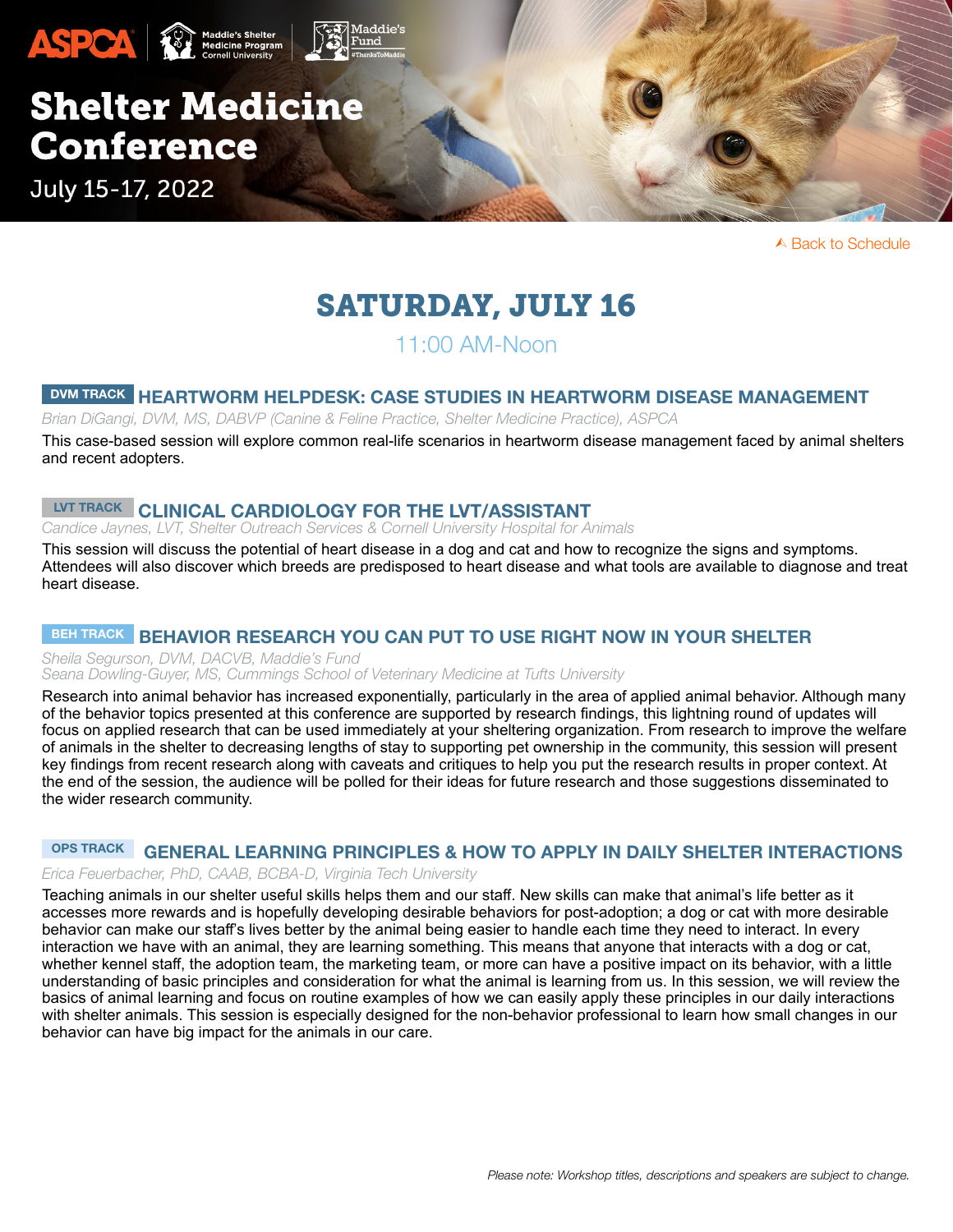

# SATURDAY, JULY 16

# 1:30 PM-2:30 PM

# <span id="page-6-0"></span>DVM TRACK PAIN MANAGEMENT IN A SHELTER MEDICINE SETTING

*Kelly Chen, DVM, Cornell University College of Veterinary Medicine Cheyenne J. Cannarozzo, DVM, Cornell University College of Veterinary Medicine Ella M. Pittman, DVM, Cornell University College of Veterinary Medicine* 

This lecture will provide attendees with knowledge on pain assessment, drug options and choices, and locoregional anesthesia. All information will be catered to be applicable in a shelter medicine setting.

# <span id="page-6-1"></span>LVT TRACK TOOLS & TIPS FOR TRANSPORT TECHNICIANS

*Brian DiGangi, DVM, MS, DABVP (Canine & Feline Practice, Shelter Medicine Practice), ASPCA Karen S Walsh, LVMT, CAWA, CFE, ASPCA*

This session will review current practices to ensure safe and healthy animal transport for shelters on both ends of the journey. An interactive tabletop exercise will feature real-life scenarios and help participants troubleshoot challenges and optimize the effectiveness of their transport program.

#### <span id="page-6-2"></span>BEH TRACK BEHAVIORAL & PHYSIOLOGICAL EFFECTS OF FIELD TRIPS, SLEEPOVERS, & WEEK-LONG FOSTERING

*Lisa Gunter, PhD, CBCC-KA, Arizona State University Erica Feuerbacher, PhD, CAAB, BCBA-D, Virginia Tech University* 

It is likely that social isolation contributes to reduced welfare for dogs living in animal shelters. One type of intervention that addresses this concern, human interaction, has been demonstrated to improve behavior and reduce physiological measures of stress for dogs awaiting adoption. In this talk, we will discuss research conducted at 11 animal shelters across the United States in which we've investigated the impacts of field trips, sleepovers, and weeklong fostering, on shelter dog stress and activity levels, and how these types of programs can be implemented to positively impact the lives of dogs in your shelter.

#### <span id="page-6-3"></span>OPS TRACK "UGH, I JUST DON'T KNOW WHAT TO DO ANYMORE": ADDRESSING DECISION FATIGUE IN ANIMAL SHELTERING

#### *Erin Doyle, DVM, DABVP (Shelter Medicine Practice), ASPCA*

Caring for shelter animals involves making decisions, often challenging ones, day in and day out. Whether you're working in shelter administration, operations, medicine, or behavior (or all of the above), you've likely experienced the fatigue that comes with decision-making and its impacts. Join us to recognize that we aren't alone and that we can implement strategies to address decision fatigue and support our own well-being, including effective communication techniques, collaborative decision making strategies, and cutting ourselves some slack when we "get it wrong."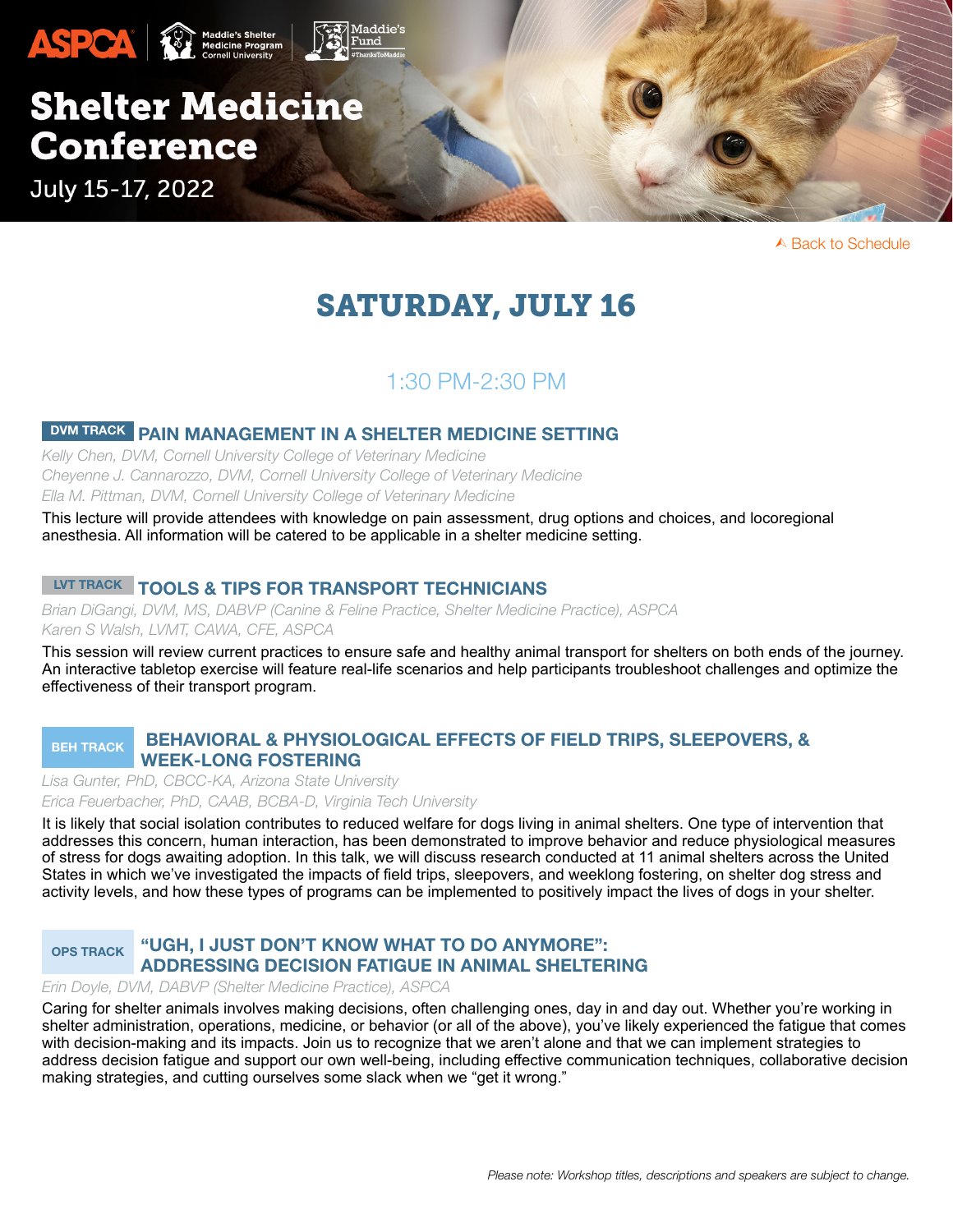

# SATURDAY, JULY 16

# 2:45 PM-3:45 PM

# <span id="page-7-0"></span>DVM TRACK CANINE BRUCELLOSIS & SHELTERING IMPLICATIONS

*Elise Gingrich, DVM, MPH, MS, DACVPM, DABVP (Shelter Medicine Practice), ASPCA*

Canine brucellosis and its implications in animal sheltering are being discussed more frequently, especially in relation to relocation of animals. This session will review the biology and diagnosis of canine brucellosis that shelter professionals need to be familiar with when discussing prevention and control strategies for the disease.

# DVM TRACK LOCOREGIONAL TECHNIQUES IN A SHELTER MEDICINE SETTING-LAB A\*

*Kelly Chen, DVM, Cornell University College of Veterinary Medicine Cheyenne J. Cannarozzo, DVM, Cornell University College of Veterinary Medicine Ella M. Pittman, DVM, Cornell University College of Veterinary Medicine* 

This lab will include demonstrations on how to perform said locoregional techniques in cadavers. All information will be catered to be applicable in a shelter medicine setting.

# LVT TRACK TOOLS & TIPS FOR TRANSPORT TECHNICIANS—*PART 2*

*Brian DiGangi, DVM, MS, DABVP (Canine & Feline Practice, Shelter Medicine Practice), ASPCA Karen S Walsh, LVMT, CAWA, CFE, ASPCA*

See [previous description.](#page-6-1)

### <span id="page-7-1"></span>BEH TRACK SEPARATION ANXIETY

*Erica Feuerbacher, PhD, CAAB, BCBA-D, Virginia Tech University*

Separation related problem behavior (SRPB) is a large category of behaviors, including separation anxiety. SRPB is one of the most problematic behavioral issues for owners, with it being the most referred behavioral issue after aggression to behaviorists. It is also quite common, with reports of 20-50% of the dog population showing SRPB issues at some point in their life. Given its severity and prevalence, identifying dogs in shelters that are at-risk for SRPB could help us make better adoption matches, as well as thoughtfully allocate our behavior resources to those dogs and adopters. In this session, we will review what is known about SRPB, including its severity and prevalence, current treatments and their efficacy, and then focus on in-shelter tests for predicting SRPB after adoption, as well as what the research tells us about adoption counseling's effects on SRPB after adoption. Attendees should leave with a greater understanding of the behavioral issue, the current state of the science, and considerations for using in-shelter tests to predict post-adoption behavioral issues.

# OPS TRACK "UGH, I JUST DON'T KNOW WHAT TO DO ANYMORE": ADDRESSING DECISION FATIGUE IN ANIMAL SHELTERING—*PART 2*

*Erin Doyle, DVM, DABVP (Shelter Medicine Practice), ASPCA*

See previous description.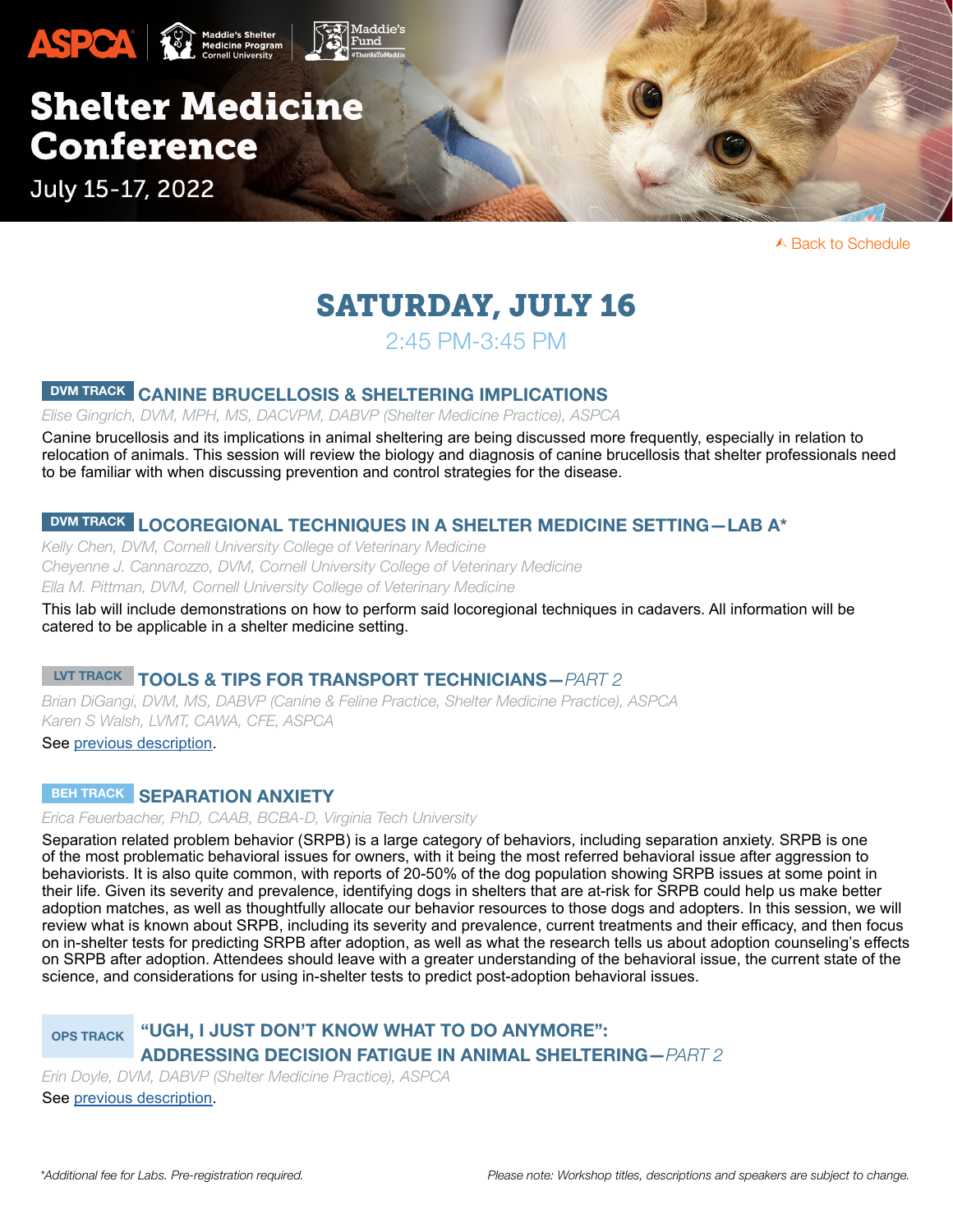

# <span id="page-8-0"></span>SATURDAY, JULY 16

4:00 PM-5:00 PM

# DVM TRACK POINT-OF-CARE ULTRASOUND BASICS

*Denaé Campanale, DVM, MPH, Cornell University Hospital for Animals* 

This session will provide an introduction to point-of-care (i.e. AFAST and TFAST) ultrasound skills and interpretation using handheld, mobile, or otherwise small portable ultrasound machines. Attendees will learn how to identify and interpret thoracic abnormalities (pleural fluid, b-lines) and basic abdominal ultrasound anatomy and abnormalities.

### DVM TRACK LOCOREGIONAL TECHNIQUES IN A SHELTER MEDICINE SETTING-LAB B\*

*Kelly Chen, DVM, Cornell University College of Veterinary Medicine Cheyenne J. Cannarozzo, DVM, Cornell University College of Veterinary Medicine Ella M. Pittman, DVM, Cornell University College of Veterinary Medicine* 

This lab will include demonstrations on how to perform said locoregional techniques in cadavers. All information will be catered to be applicable in a shelter medicine setting.

# <span id="page-8-1"></span>CROSS TRACK ASSESSING CANINE WELFARE & IMPLEMENTING INTERVENTIONS THAT IMPROVE WELFARE

#### *Lisa Gunter, PhD, CBCC-KA, Arizona State University*

In this session, we will explore how we can assess canine welfare in the animal shelter and promising measures found across the scientific literature that can help us better understand dogs' experiences. I will also describe recent studies undertaken by our research team that have investigated the effects of certain types of housing and social interaction on the welfare of shelter dogs and how these interventions can be implemented to improve the lives of dogs in your shelter.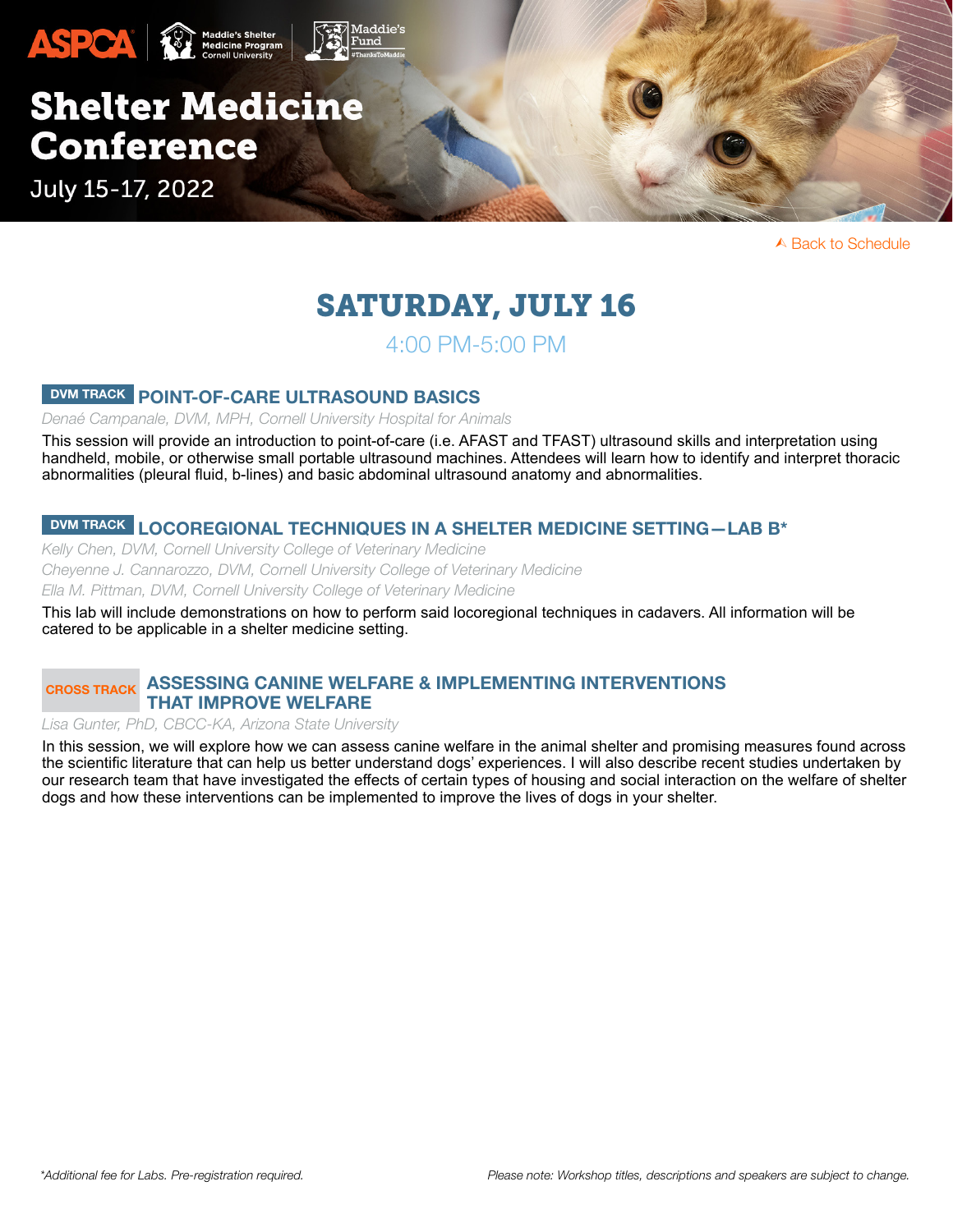

# SUNDAY, JULY 17

# 8:30 AM-9:30 AM

### <span id="page-9-0"></span>DVM TRACK PRINCIPLES OF WOUND MANAGEMENT

#### *Daniel Lopez, DVM, DACVS, Cornell University College of Veterinary Medicine*

In this session, we will review the principles of wound management from a clinical perspective. We will utilize the 3 stages (and substages) of wound healing as a framework to help understand why we perform certain interventions (eg. debridement, honey dressings, bandages, etc) at certain times, and review guidelines for when we need to surgically intervene. Attendees will gain an increased understanding of decision making surrounding open wound management.

# <span id="page-9-1"></span>CROSS TRACK BEHAVIOR ASSESSMENTS IN THE SHELTER: WHAT DOES THE SCIENCE SAY?

#### *Lisa Gunter, PhD, CBCC-KA, Arizona State University*

During their stay in the animal shelter, dogs will likely experience assessment of their behavior, whether that's a formal procedure with an evaluation, informal observations made by staff and volunteers, or a combination of the two. Assessing a dog's behavior can help us meet the dog's needs in the shelter, and such information can guide us in placement choices and adopter support. This session will review the recent literature on behavior assessments and conclude with suggestions on how to proceed in this critical and complex issue of observing and interpreting canine behavior in the animal shelter.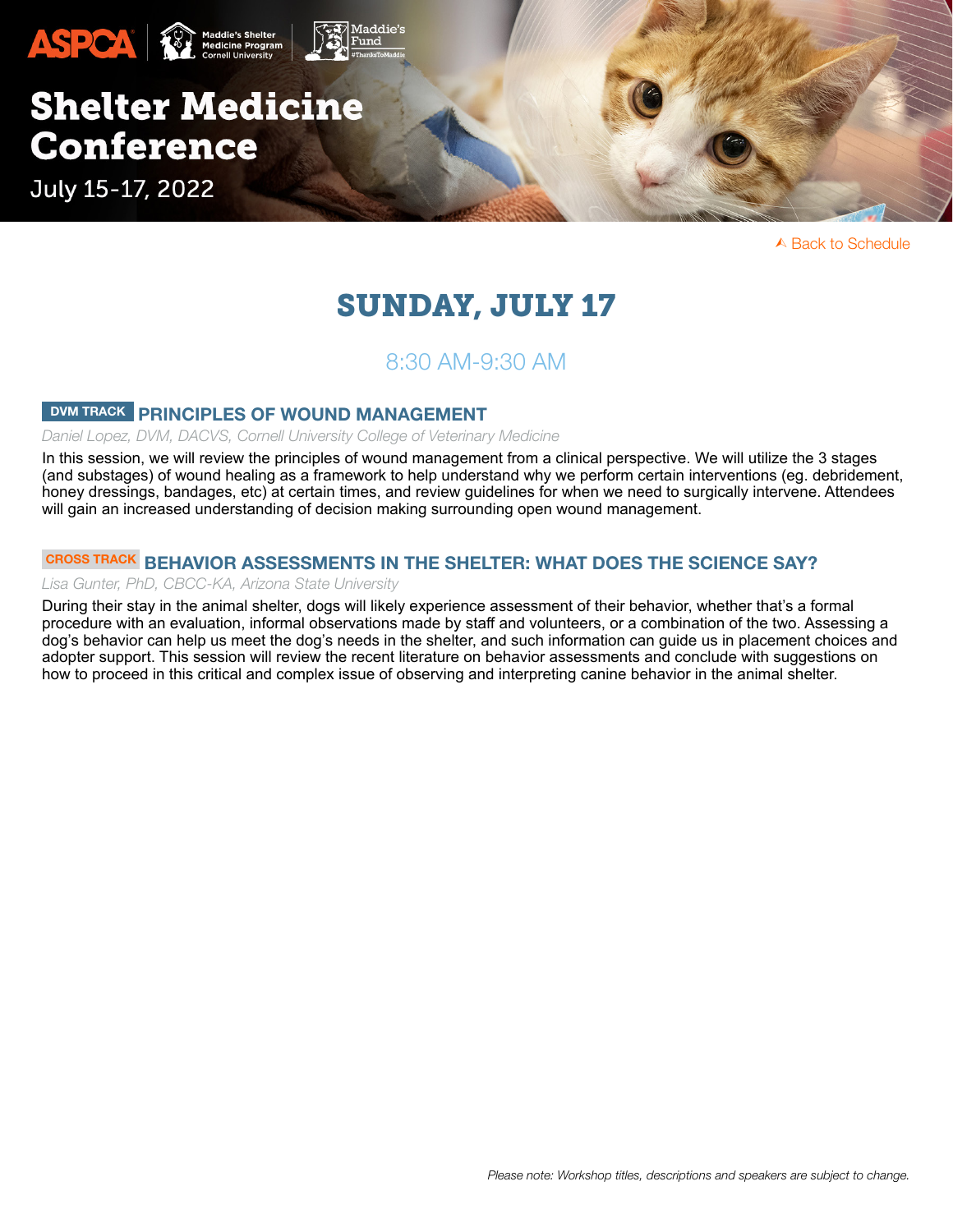

# SUNDAY, JULY 17

# 9:45 AM-10:45 AM

# <span id="page-10-0"></span>DVM TRACK ADVANCED SURGICAL RECONSTRUCTION TECHNIQUES

*Daniel Lopez, DVM, DACVS, Cornell University College of Veterinary Medicine*

This session will build on the earlier session of Principles of Wound Management by reviewing different surgical techniques available for reconstruction of large open wounds (either chronic or those created by the surgeon for treatment of a primary condition). We will review the principles of subdermal plexus flaps, axial pattern flaps, and skin grafts and emphasize tips for success with each technique. Attendees will gain an increased understanding of the principles behind the success of advanced wound reconstructions, and an awareness in how to prepare for the completion of these techniques.

#### <span id="page-10-1"></span>BEH TRACK CANINE ENRICHMENT IN THE SHELTER: IMPLEMENTING EVIDENCE-BASED BEST PRACTICES

*Lisa Gunter, PhD, CBCC-KA, Arizona State University Erica Feuerbacher, PhD, CAAB, BCBA-D, Virginia Tech University* 

In recent years, animal sheltering organizations have increased their focus on improving the welfare of animals in their care. One component of this is the use of enrichment interventions. In this session, we will explore the evidence for various types of enrichment that can broadly be categorized as social interaction, object enrichment, sensory stimulation. We will discuss how these interventions can be assessed and how staff/volunteer efforts can be used to achieve programmatic success.

<span id="page-10-2"></span>OPS TRACK TOUGH CHOICES: THINKING ABOUT THE SHELTER'S ROLE IN ANTIMICROBIAL STEWARDSHIP

*Elizabeth Berliner, DVM, DABVP (Shelter Medicine Practice), Cornell University* 

Antimicrobial stewardship is a systematic approach to improving the use of antimicrobials in people and animals in order to improve clinical outcomes and minimize adverse effects. In both human and veterinary medicine, the development of antimicrobial resistant organisms threatens to impact individuals and populations. In this session we will review several of the best practice and guidelines documents from other clinical settings to discuss how this work informs our treatment choices in shelters and shelter clinic populations.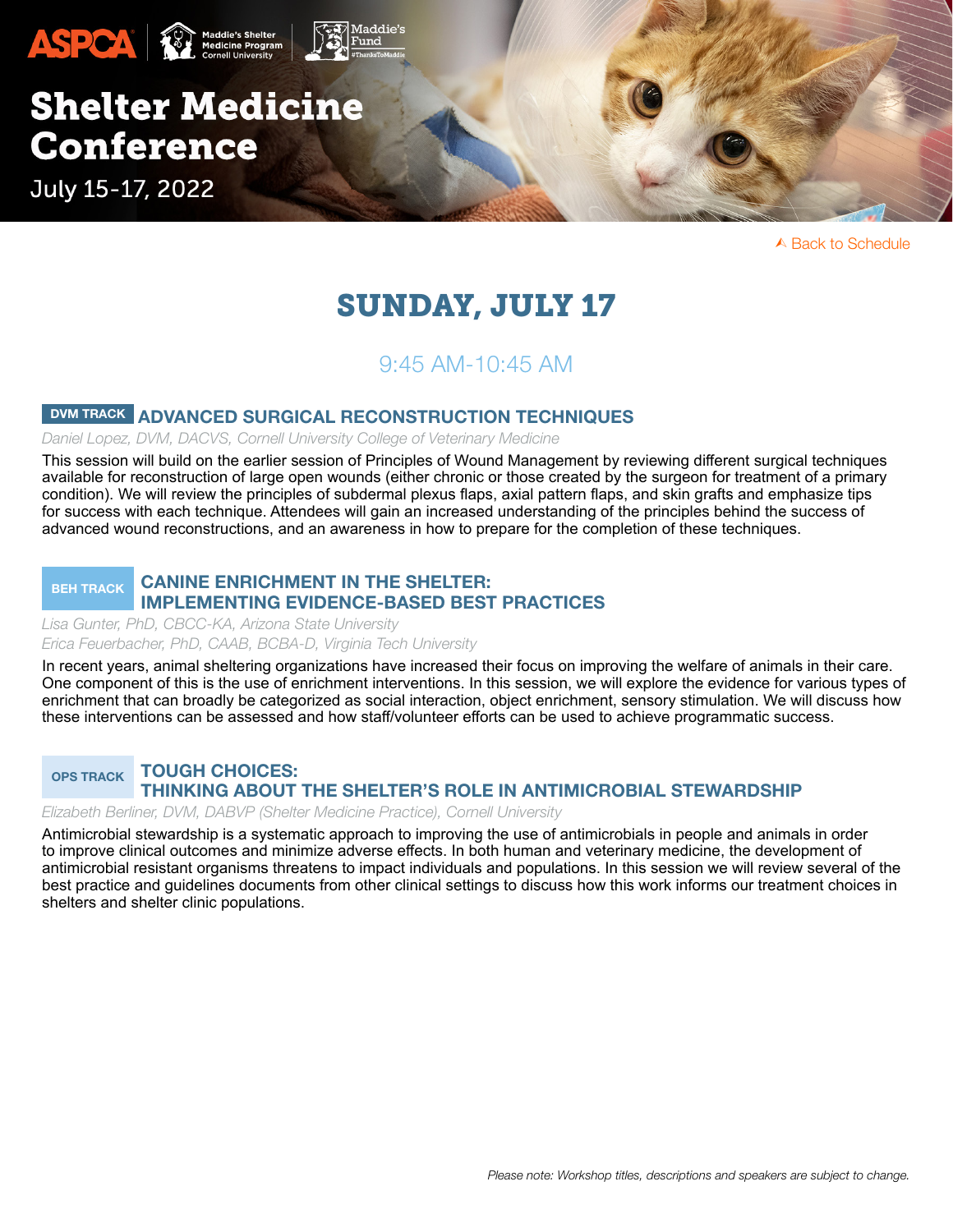

# SUNDAY, JULY 17

# 11:00 AM-Noon

### DVM TRACK NEW & NOTEWORTHY: HIGHLIGHTS FROM THE PAST YEAR'S PUBLICATIONS

*Stephanie Janeczko, DVM, MS, DABVP (Canine & Feline Practice, Shelter Medicine Practice), CAWA, ASPCA Lena DeTar, DVM, MS, DACVPM, DABVP (Shelter Medicine Practice), Cornell University*

Shelter Medicine is a rapidly growing field and each year our knowledge expands. With literally hundreds of relevant papers published in dozens of journals it can be hard to stay on top of everything. That's where this session comes in! We'll highlight the top interesting, important, or otherwise noteworthy research on shelter medicine and community animal health that has been published in the field of shelter medicine and community animal health over the last year. We'll also share some details about the upcoming launch of a journal dedicated solely to these topics.

### <span id="page-11-0"></span>BEH TRACK BEHAVIOR CASE STUDIES

*Rebecca Lohnes, CPDT-KA, Young Lions Training and Behavior Alex Ferrente, CPDT-KA, Young Lions Training and Behavior*

Science and practice come together in case studies—where the rubber meets the road! This session will discuss feline and canine cases from both shelters and homes. Discussion will touch on the science behind the behavior modification techniques used and give tips for coaching and supporting "regular" people who are struggling with their animal's behavior.

### <span id="page-11-1"></span>OPS TRACK HOW TO TRANSLATE THE MODELING OF FREE-ROAMING CAT MANAGEMENT TO THE REAL WORLD: STRATEGIC TRAP-NEUTER-RETURN

#### *Margaret Slater, DVM, PhD, ASPCA*

An interdisciplinary team of animal welfare professionals, wildlife experts, veterinarians, economists, and others developed a robust, realistic computer simulation model of free-roaming cat population (FRC) dynamics. The model considered several common approaches: Trap-Neuter-Return (TNR), removal for adoption, removal for euthanasia, removal with a combination of adoption and euthanasia, combined TNR and adoption, episodic culling, and taking no action. This session will translate modeling results into lessons that you can take back to your community to help improve the effectiveness of humane FRC population management in both population impact and cost using a combination of discussion and presentation.